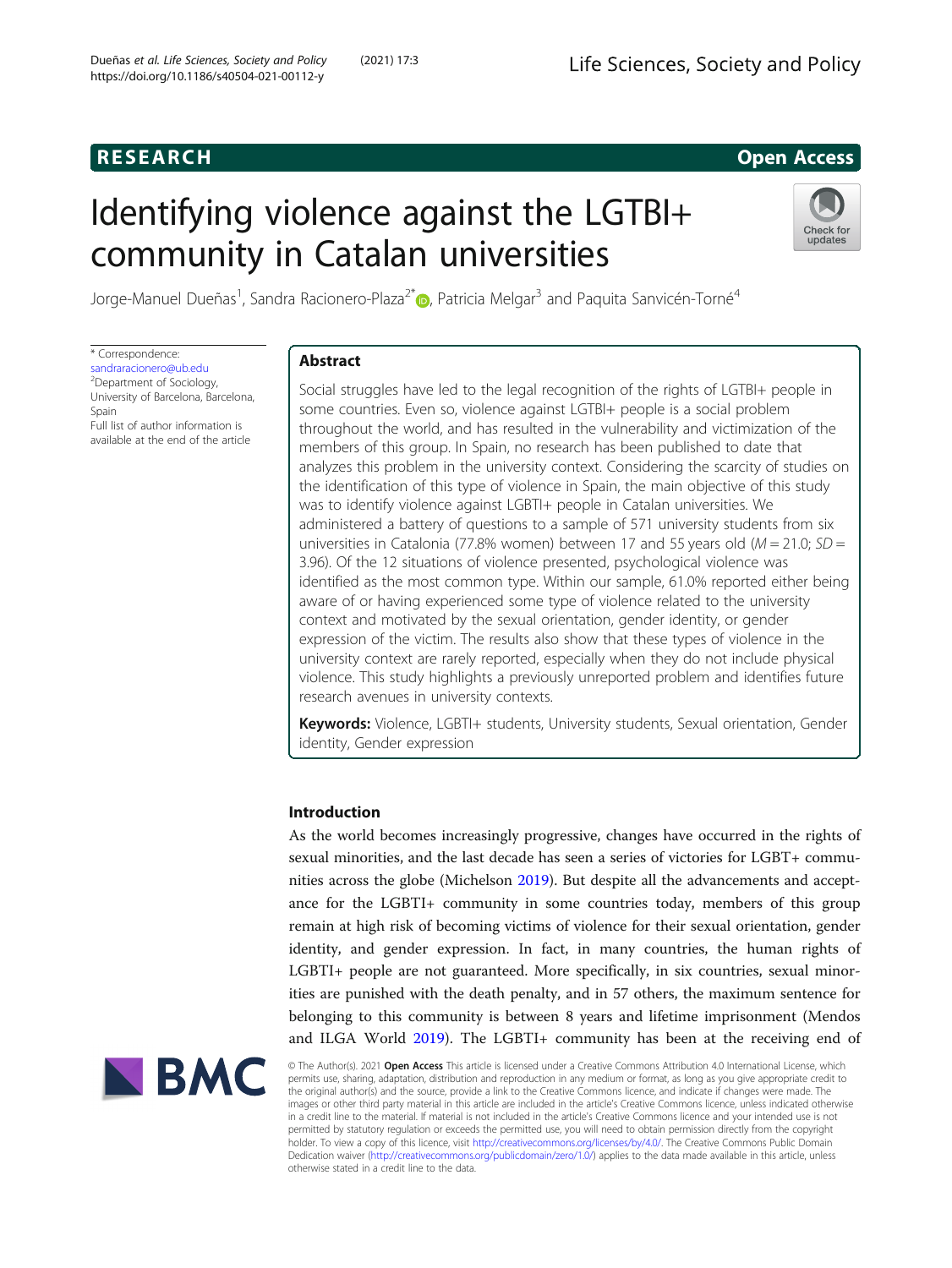violence for a very long time in different social spheres (Parker [2017](#page-9-0)). And violence toward LGBTI+ people can affect them for many years after the aggression occurs (Mawira-Gitari and Walters [2018\)](#page-9-0). It has been reported that LGBTI+ people who are victimized are less likely to complete their studies and, therefore, have fewer job opportunities (Logie et al. [2016\)](#page-9-0).

Furthermore, many gay, lesbian and bisexual people feel the need to hide their sexual orientation to avoid experiences of discrimination in different social settings (Pereira and Costa [2016](#page-9-0)). Some groups within the overarching classification of LGBTI+ people are more vulnerable than others. For example, trans people subjected to physical and sexual violence have been found to be more likely to attempt suicide, and experienced greater suicidal ideation and increased risk of drug abuse (Testa et al. [2012\)](#page-9-0). In fact, a study conducted with a sample of university students reported that attitudes toward homosexual or bisexual men/women were more positive than attitudes toward transgender people (Copp and Koehler [2017](#page-8-0)). Additionally, LGBTI+ people belonging to religious minorities or ethnic minorities may be even more vulnerable to violence and discrimination and experience even worse repercussions (Chin et al. [2016](#page-8-0); Cyrus [2017](#page-8-0); Peumans [2017](#page-9-0)).

According to reports and studies undertaken in different countries, LGBTI+ students are more likely to be victims of violence and assaults while at university. However, there are no national or autonomous community data that serve to illustrate the current situation of LGBTI+ university students in Spain. These data can be used to establish prevention measures and actions against acts of violence. Therefore, this study is part of the competitive project called Uni4Freedom.Violence due to sexual orientation and gender identity or expression subsidized by Fundació Obra Social la Caixa. It should be noted that this work constitutes the first research project to present data on violence and discrimination in the university environment in Catalonia (Spain).

# Background in educational contexts

The challenges faced by the LGBT+ community in educational institutions has been the focus of much attention in recent years. Several studies have revealed evidence of the discrimination and prejudice that sexual minorities face in educational institutions (Costa et al. [2015](#page-8-0); McGinley et al. [2016](#page-9-0); Rankin [2005](#page-9-0); Coulter and Rankin [2020](#page-8-0); Hong et al. [2016](#page-8-0)). In addition to the family environment, the educational setting is one of the social contexts that most influences psychosocial development and the formation of a child's identity. More specifically, adolescents develop their identities through social interactions, especially at school. It has been well established that the cultural context of a child's education is crucial for the development of adolescent identity (Eccles and Roeser [2011\)](#page-8-0). For this reason, educational institutions should be places free of discrimination, aggression, and violence.

As previously stated, situations of violence against sexual minorities are present in most societies in the world, and university settings are no exception. Several studies carried out in different parts of the world show that students belonging to sexual minorities due to sexual orientation, gender identity, or gender expression are more likely to be victimized in different ways throughout the university journey (Costa et al. [2015](#page-8-0); McGinley et al. [2016](#page-9-0); Rankin [2005\)](#page-9-0), and the odds are even higher for trans students (Coulter and Rankin [2017](#page-8-0); Hong et al. [2016;](#page-8-0) Goodrich [2012](#page-8-0)). Although the forms of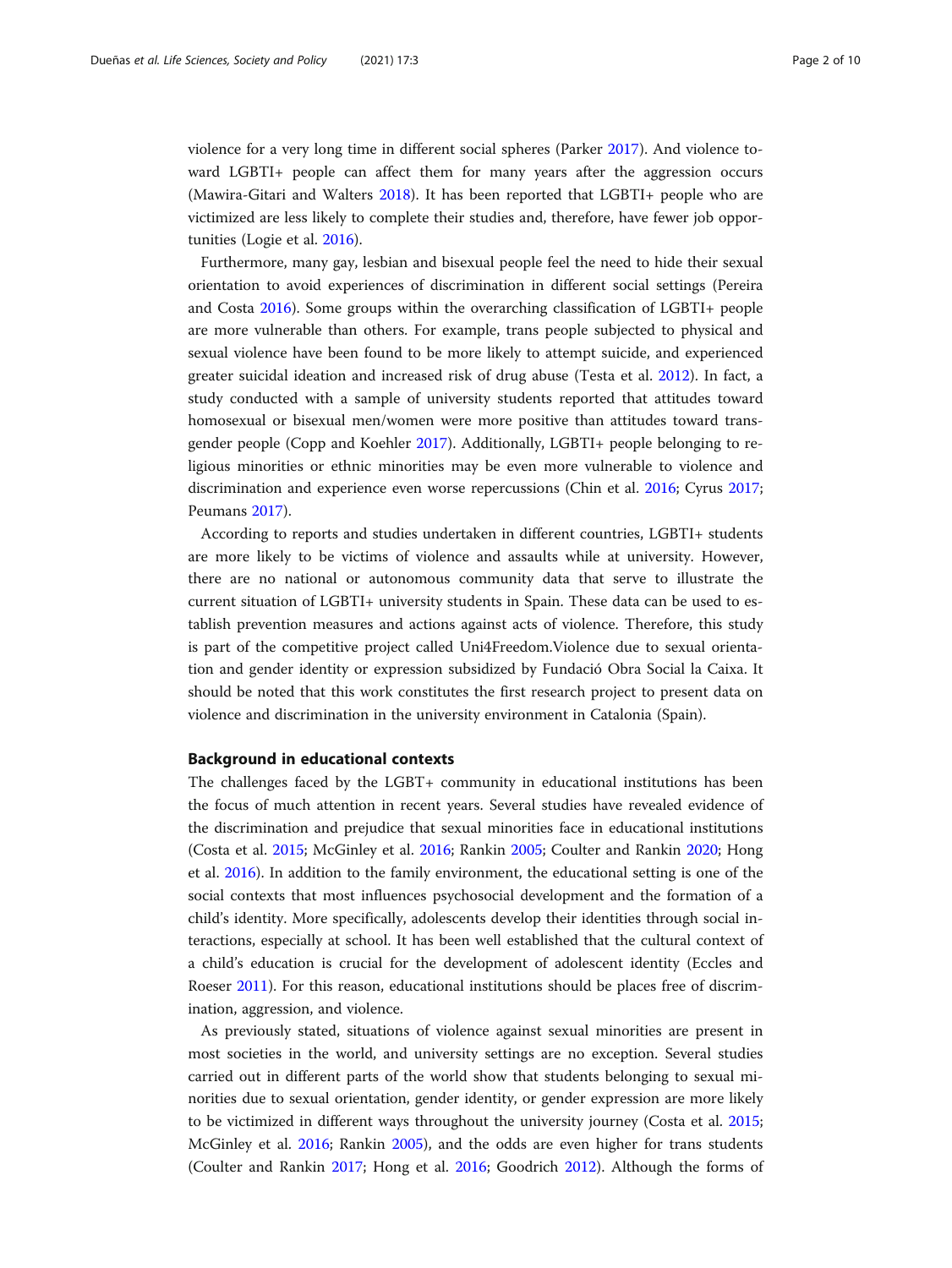violence to which these people are subjected have been changing and taking on more subtle manifestations, they retain the same intention of causing harm to the LGBT+ person and result in the same consequences for the victim. A more in-depth study carried out by Garvey et al. [\(2015](#page-8-0)) looked at the campus climate for LGBT+ undergraduate students at community colleges. Their results revealed perceived inequalities and hostile environments on campus and in the classroom for LGBT+ students, and that the teaching staff was viewed as indifferent to these problems. The authors claim that community colleges have failed to adapt to the growing and changing diversity of their student populations, and suggest that faculty positions on such issues are essential to the student experience, whether positive or negative.

Furthermore, the research conducted by Seelman et al. [\(2017\)](#page-9-0) with a sample of LGBT+ university students revealed a high prevalence of blatant victimization and microaggressions. These variables were related to low self-esteem and higher levels of perceived stress and anxiety symptoms. In addition, trans students exhibited a stronger negative association between victimization and self-esteem than cisgender students. In the same vein, a study of 8184 Brazilian university students revealed a moderate prevalence of prejudice towards LGBTI+ students; specifically, 2389 reported extreme, high, and moderate levels (Costa et al. [2015\)](#page-8-0).

In the Spanish context, few studies have evaluated the violence, aggression, discrimination, and prejudice experienced by sexual minorities at universities. For this reason, the objective of the present study was to identify students' perceptions of violence in the Catalan university setting because of sexual orientation, gender identity, or gender expression.

# Method

# Participants

Since the main objective of our research consisted of studying the perception of violence based on sexual orientation, gender identity, or gender expression in university students, data were collected from university students. The sample comprised 571 university students from six public and private universities in the autonomous community of Catalonia (Spain), specifically from the University of Barcelona, University of Girona, University of Lleida, Ramon Llull University, Rovira i Virgili University, and the University of Vic. The age range of the participants was between 17 and 55 years, with a mean age of  $21.27$  years (SD = 3.95). The participants self-reported their gender identity: 77.8% female, 20.5% male, 0.3% trans person, 0.7% non-binary person, 0.4% person of fluid gender, and 0.4% preferred not to reveal their gender identity. Regarding sexual orientation, the participants identified themselves as follows: 71.9% heterosexual, 17.8% bisexual, 6.3% homosexual, 1.7% pansexual, 1.1% asexual, and 1.2% preferred not to answer the question. The sample size was estimated according to the method proposed by Daniel and Cross [\(2013](#page-8-0)) for finite populations in order to obtain a significant sample of the study population. The statistical parameters considered when determining the estimation were (population size = 120,980, margin of error = 5%, confidence level = 97%) = N  $_{\text{adequate}}$  (469), N  $_{\text{obtained}}$  (571). The population size corresponds to the total number of undergraduate, master's, and doctoral students from the six universities under study. Our sample is therefore representative.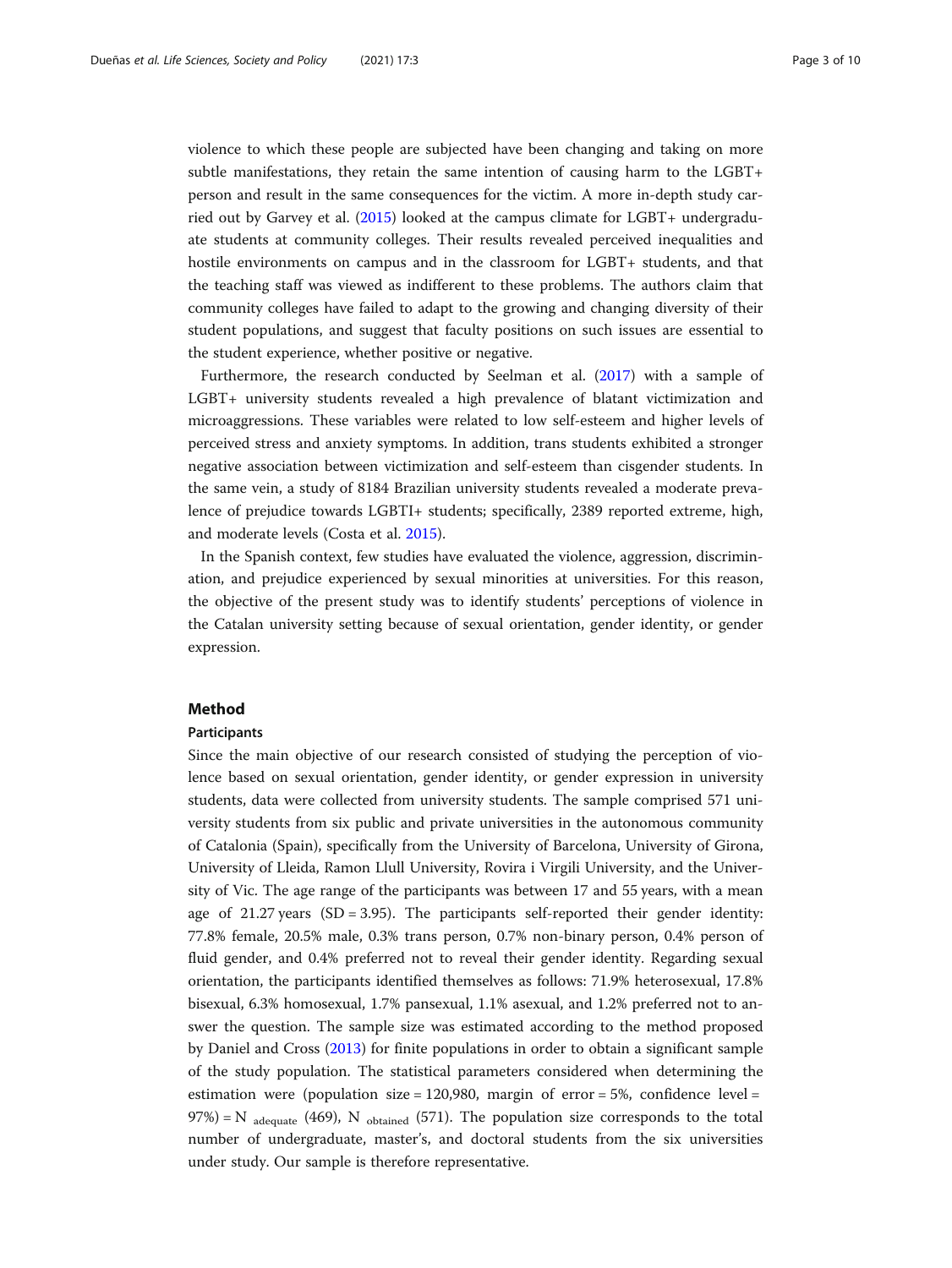To obtain a heterogeneous sample based on the fields of study to which the surveyed student sample belonged, the different disciplines were grouped into three main areas: social sciences and humanities, health sciences, and science and engineering. A proportional distribution was calculated based on the total number of students belonging to each group, and by applying the following criteria: 1) Students from more than one field of study had to be surveyed from each university. 2) Each field of study had to contain students from more than one university.

# Measures

A dichotomous-answer survey was developed for this study. The instrument was designed based on previous findings reported by studies at universities in different parts of the world. The research team conducted a literature review in the Web of Science and SCOPUS databases to select the questions. In addition, the survey was validated by an international expert committee on gender studies and violence against LGBT+ people and by a social affairs committee on LGBTI+ issues made up of members of different associations. This process ensured that the questions were drafted inclusively, reflect situations that LGBT+ people may face in universities, and relate to the objectives of our research.

The questionnaire consisted of four blocks of questions. The first block, A) sample characteristics, was designed to collect demographic information. The second block, B) general identification of violence based on sexual orientation, gender identity, or gender expression, consisted of dichotomous yes/no questions based on 12 situations for which the person surveyed had to answer whether they considered it violence or not. This block also included dichotomous questions focused on the university environment. In this case, the person had to answer whether they had witnessed any violence within the university context. This dimension consisted of different parameters: physical, psychological, and sexual violence; discriminatory comments; hostile environment, persecution, surveillance, and second-order harassment. The third and fourth blocks were C) knowledge of the victim's reaction and D) knowledge of measures to prevent violence due to sexual orientation, gender identity, and gender expression in the university context.

# Procedure

This study was conducted following the principles of the Declaration of Helsinki. It was also approved as under the ethical principles of the University of Lleida and the University of Girona (Catalonia-Spain). An online form was used to administer the survey using the Lime Survey software. The data was encrypted and the computer servers of Rovira i Virgili University (Tarragona-Spain) were used to guarantee the confidentiality and safe custody of the data. Before administering the questionnaire, a pilot test was carried out with undergraduate students to detect errors and ambiguities in the questions. The survey included an introduction, which contained an explanation of the response format for the different questions. It also explained that the data would be completely anonymous and would remain confidential and protected. The participants had to accept the study conditions before participating and express their consent to answer the survey. The effectiveness of surveys administered online has been previously demonstrated. More specifically, the responses to questionnaires on attitudes and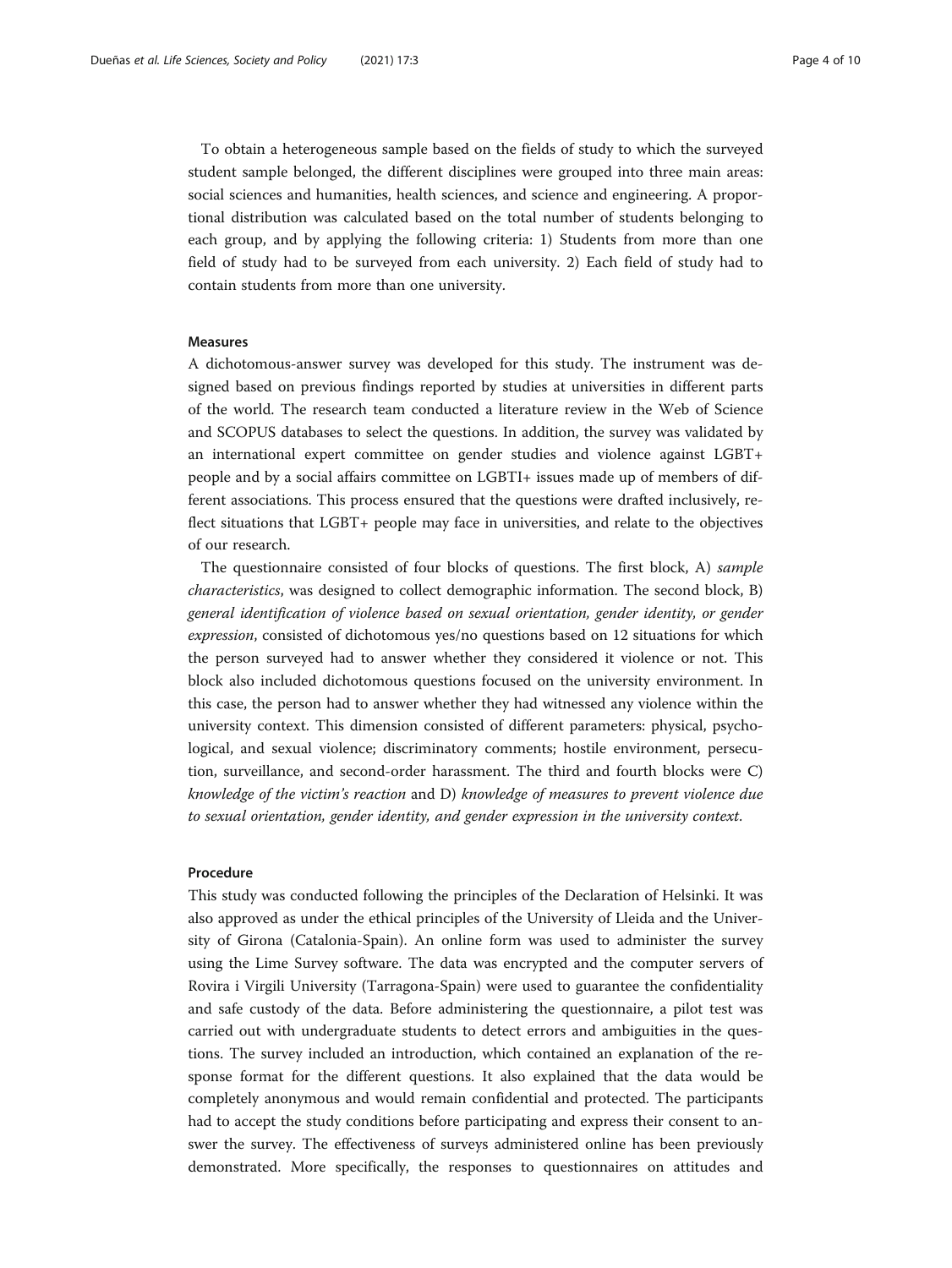perceptions are as valid when administered online as on paper (Mangunkusumo et al. [2006](#page-9-0)). The online application is useful when inquiring about aspects susceptible to bias based on social desirability and when guaranteeing complete anonymity is imperative. At the end of the survey, information was provided on victim support services at both the university and state levels.

# Results

Table 1 shows the 12 situations of aggression towards the LGBTI+ community and the percentage of participants who considered them a form of violence. All the situations were identified as aggression by more than 86% of the sample. However, situations seven and eight were considered violence by fewer respondents than the other situations. These two situations refer to the concealment of sexual orientation or gender identity for fear of negative consequences. In contrast, insults and teasing, raised in question one, received the highest percentage with 96.35% of the participants regarding them as violence.

The participants were asked if they knew of any violence motivated by the sexual orientation, gender identity, or gender expression of the victim, and 61.2% of the people surveyed stated that they knew at least one case of violence in the university context. The participants were then asked if they themselves had experienced or if they knew anybody who had experienced eight specific situations. Table [2](#page-5-0) shows the situations and their corresponding percentages. Having to hide sexual orientation or gender identity obtained the highest percentage of identification (45%), followed by discrimination and humiliating comments (16.83%), and psychological attacks (15.86%). In contrast, the situations with the lowest percentage of identification were leaving university (1.84%) and second order of sexual harassment (1.84%).

The third block of the survey was designed to determine whether participants were aware of the victim's reaction after a case of violence or aggression in the university environment. The answers obtained in this block refer to the most serious of the specific cases that the people surveyed knew about. Therefore, the results do not show all the cases or the students' average number of known cases. The results revealed that 76.6%

|    | <b>Items</b>                                                                                                         | $\%$<br>Yes |
|----|----------------------------------------------------------------------------------------------------------------------|-------------|
| 1  | Mocking, insulting, giving homophobic, lesbophobic or transphobic epithets                                           | 96.35       |
| 2  | Exclusion from a specific social activity                                                                            | 89.47       |
| 3  | Threats, harassment or intimidation                                                                                  | 94.10       |
| 4  | Pressure to keep sexual orientation hidden                                                                           | 93.82       |
| 5  | Pressure to keep gender expression hidden                                                                            | 92.56       |
| 6  | Aggressive persecution                                                                                               | 92.70       |
| 7  | Looks of contempt or being stared at with contempt                                                                   | 89.05       |
| 8  | Avoidance of freely expressing sexual orientation for fear of negative consequences                                  | 86.52       |
| 9  | Avoidance of freely expressing gender identity for fear of negative consequences                                     | 86.52       |
| 10 | Hitting, pushing or exercising physical brutality                                                                    | 93.26       |
| 11 | Verbalization of homophobic, lesbophobic or transphobic jokes or stereotyped comments about<br>the LGBTIQ+ community | 90.73       |
| 12 | Denial of jobs or work promotions                                                                                    | 90.30       |

Table 1 Situations identified as violence in any setting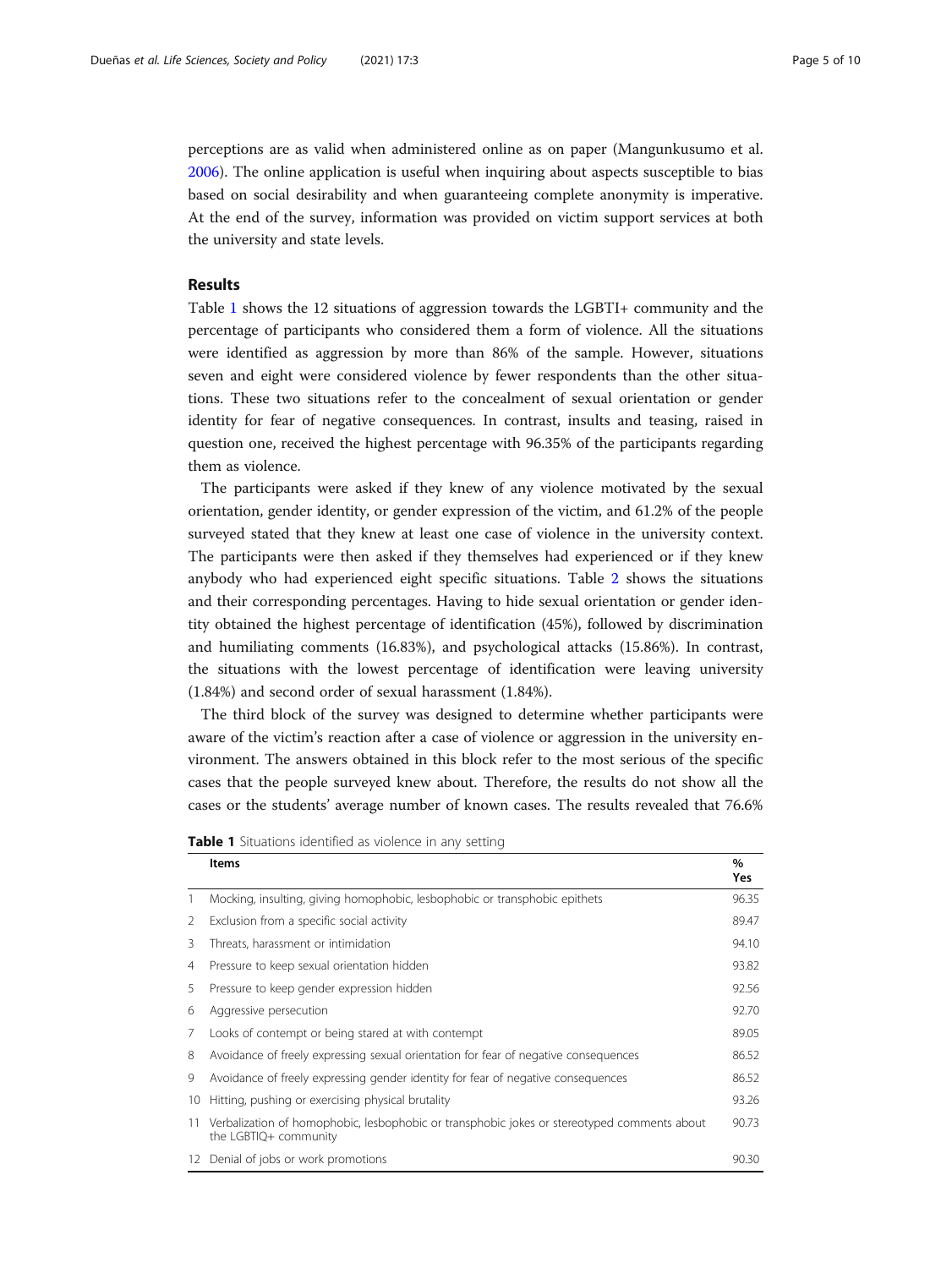<span id="page-5-0"></span>

|  |  | <b>Table 2</b> Situations identified as violence in the university context |  |  |  |  |  |  |
|--|--|----------------------------------------------------------------------------|--|--|--|--|--|--|
|--|--|----------------------------------------------------------------------------|--|--|--|--|--|--|

|                | <b>Items</b>                                                                                   | % Yes |
|----------------|------------------------------------------------------------------------------------------------|-------|
|                | Physical aggression                                                                            | 8.49  |
|                | Psychological aggression                                                                       | 15.86 |
|                | Sexual assault                                                                                 | 4.35  |
| $\overline{4}$ | Avoidance of expressing sexual orientation or gender identity for fear of adverse consequences | 45.00 |
| 5              | Comments, looks, emails, calls, follow-up, waiting outside of class.                           | 8.83  |
| 6              | Discriminatory, degrading or humiliating comments towards LGTBI people at the university       | 16.83 |
|                | Second order of sexual harassment                                                              | 1.99  |
| 8              | Leaving the university due to a hostile environment                                            | 1.84  |

of those surveyed recognized the victim's reaction, while 23.4% stated that they did not know how the victim reacted. Table 3 presents the results and their corresponding percentages. The percentages are not summative because the participants were able to choose different options. Among the respondents, 67.05% who knew of a case of violence in the university context stated that the act was not reported, though it was disclosed to other people. Among the unreported cases, 77.46% maintain that the victim told a friend about the incident. In contrast, 1.16% stated that the victim reported the violence or assault to university staff.

# **Discussion**

The main objective of this study was to identify different types of violence due to sexual orientation, gender identity or gender expression in Catalan universities. Participants were asked to consider 12 situations and state whether each situation constituted violence in the university environment. Our results revealed that all of the situations were identified as aggression by more than 86% of the sample. The situation with the lowest percentage of identification as violence was avoiding expressing sexual orientation and gender identity for fear of negative consequences. In fact, these data coincided with those generated by another question. When participants were asked if they had information about acts of violence against LGBTI+ people, among those who reported being aware an act of violence, 45% reported knowing of a case in which at least one LGBTI+ person hid their sexual orientation or gender identity. This aspect can condition the free expression of one's gender identity and sexual orientation out of fear of negative consequences. Several studies have found that many LGBTI+ students report being afraid of the negative reactions and homophobia that could occur if they declared their

| Table 3 The reaction of the victim to some type of violence or aggression |  |  |
|---------------------------------------------------------------------------|--|--|
|---------------------------------------------------------------------------|--|--|

|                  | <b>Items</b>                                | %     |
|------------------|---------------------------------------------|-------|
|                  | Cases reported only to the police           | 5.43  |
| $\mathcal{P}$    | Cases reported only to the university       | 2.33  |
| 3                | Cases not reported but disclosed to someone | 67.05 |
| Unreported cases |                                             |       |
| 3.1              | I told my classmates                        | 43.93 |
| 3.2              | Told a friend                               | 77.46 |
| 3.3              | Told a family member                        | 21.39 |
| 3.4              | Told university staff                       | 1.16  |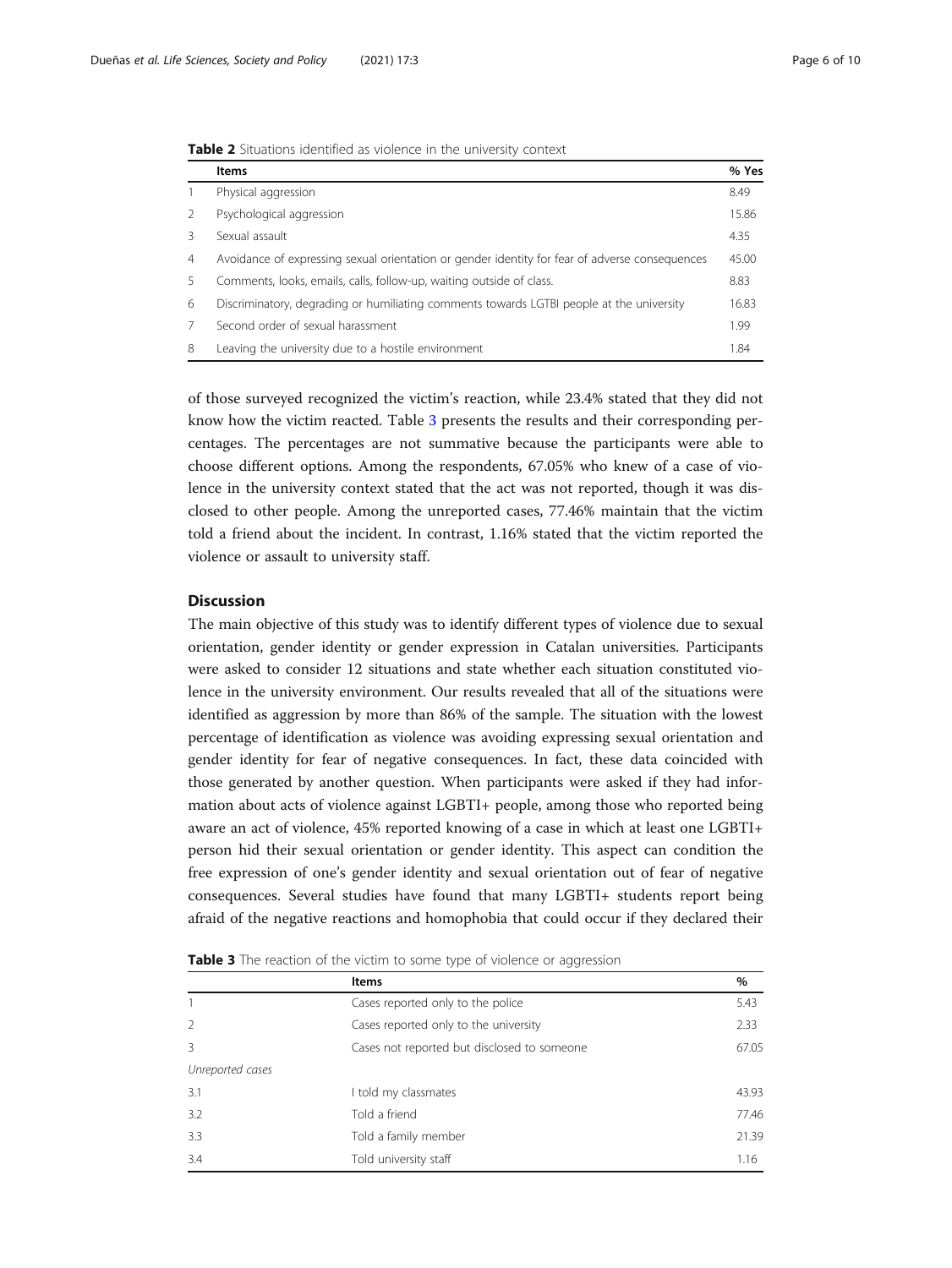sexual orientation or gender identity (Ellis [2009;](#page-8-0) Evans and Broido [2002;](#page-8-0) Lapinski and Sexton [2014;](#page-9-0) Rankin et al. [2013](#page-9-0); Rothmann [2016](#page-9-0)). This is a problem for LGBTI+ students, because hiding sexual orientation has been linked to mental health problems such as depression and stress (Pachankis et al. [2020](#page-9-0)).

We also surveyed participants about their awareness of the different types of violence that occur in the university context. The survey revealed that 61.2% of the respondents knew of at least one case of violence in the university context. These data reflect the hostility that university students belonging to sexual minorities may perceive. These results coincide with those from studies conducted in universities in different parts of the world, which report different types of violence directed against LGBTI+ students (Martínez-Guzmán and Íñiguez-Rueda [2017](#page-9-0); Ellis [2009;](#page-8-0) Okanlawon [2020](#page-9-0)). Although Catalan and Spanish universities have increased their efforts in recent years to protect sexual minorities from discriminatory acts, violence and aggression, apparently these types of attacks have remained in the form of more subtle expressions of violence. These more subtle acts of aggression may go unnoticed (Hong et al. [2016](#page-8-0)) and may not have physical repercussions, which can make it difficult to eradicate them in the university setting, resulting in harm to the individual and to the social well-being of LGBTI+ students. Indeed, as mentioned above, our data corroborate others' findings that some students belonging to sexual minorities choose to hide their gender identity and sexual orientation, which can affect their permanence and success at university (Renn [2020](#page-9-0)), their ability to establish and maintain positive social relationships (Duran and Nicolazzo [2017\)](#page-8-0), and their psychological well-being and mental health (Riggle et al. [2017](#page-9-0)).

Along the same lines, discriminatory and humiliating comments were the second most identified situation of violence, and psychological aggressions were the third most identified by the respondents. This type of violence can cause the normalization of these types of discriminatory expressions and attitudes in the university community, causing them to be perpetuated over time. This affects the objective well-being, that is, the quality of life of LGBTI+ minorities, as well as their subjective well-being, both cognitive and emotional. Previous research has reported that most of these aggressions and discriminatory attitudes towards LGBTI+ students are perpetrated by students who in turn require accomplices, or silent facilitators, and this combination of actors and situations of violence creates an environment that is hostile, discriminatory and intolerant towards sexual minorities (Clarke [2016;](#page-8-0) Kheswa [2016;](#page-8-0) Martin-Storey and August [2016](#page-9-0); Rankin [2005;](#page-9-0) Woodford et al. [2013](#page-9-0)). To a lesser extent, but no less important, 8.49 of the participants reported being aware of at least one case of physical violence within the university community. The emotional and social consequences of being a victim of this type of violence has been widely studied in the LGBTI+ community, and include emotional anguish, humiliation, fear and depression (Mallory et al. [2017](#page-9-0); Davis et al. [2020](#page-8-0)). This impact is not only experienced by LGBTI+ people who are the victims of physical attacks. People who know of or have witnessed physical attacks may sustain the same psychological repercussions (Gollub et al. [2019\)](#page-8-0). This phenomenon is based on social learning theory (Bandura [1977](#page-8-0)), which states that people learn by observing behaviors, and that people's perceptions can be influenced by other people or the consequences that other people's actions have.

Another aspect that we analyzed was the reaction of the victim to a case of violence or aggression in the university environment. Our data revealed that most cases of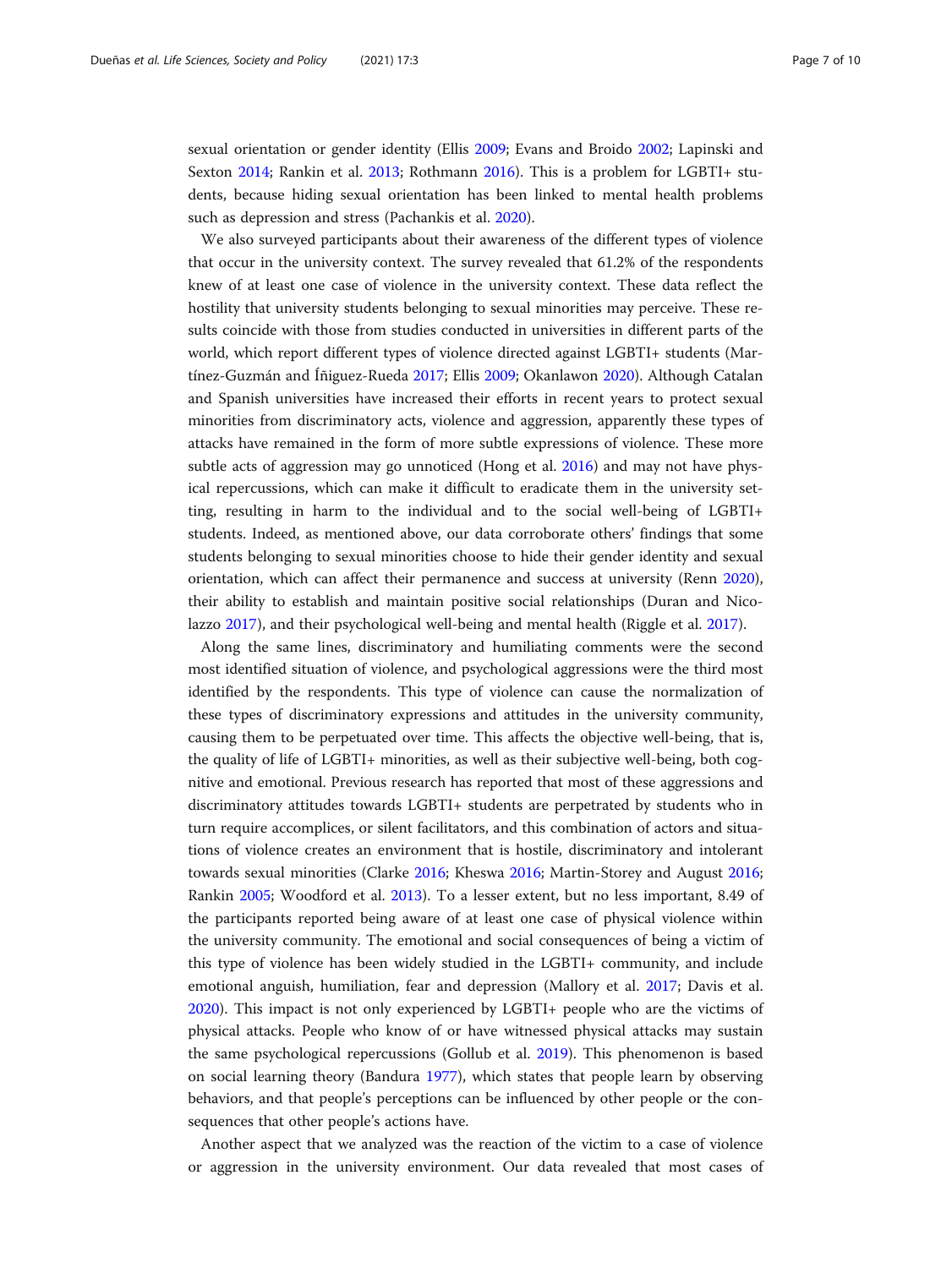violence were not reported to either the university authorities or the police. This can generate a feeling of impunity before the educational community and a feeling of helplessness in the victims (Musalo and Bookey [2014](#page-9-0); Konstanski [2011;](#page-9-0) Vasanthi and Melanie [2017](#page-9-0)). The scarcity of complaints reflects the lack of visibility and awareness of these events in Catalan universities. Studies conducted with victims of sexual assault show that in the university environment there may be a series of obstacles that make reporting impossible, including, for example, the victim's fear of the consequences, questioning whether the aggression, discrimination or violence was sufficiently serious to report, not trusting the law or considering that the aggressor(s) powerful enough to delegitimize the complaint, or fear of being blamed for the aggression they have experienced (Holland [2018](#page-8-0); Brubaker et al. [2017](#page-8-0)). Therefore, there is a clear need to promote mechanisms that allow students to lodge complaints without reducing secondary victimization, accompanied by protective services and support for victims. Furthermore, ease of reporting must be accompanied by services that allow victims to seek help.

# Conclusion

The results of the present study reflect different conclusions. First, some situations of violence against LGBTI+ people may go unnoticed or be normalized. For example, avoidance of freely expressing gender identity or sexual orientation for fear of negative consequences were the situations with the lowest percentage of identification of violence. This fact is a problem for the general well-being of LGBTI+ students because having to hide sexual orientation or gender identity can cause discomfort and abandonment of university studies. Future studies should focus on two aspects, 1) design and evaluation of university educational programs that allow the identification of different types of violence, including the most subtle. 2) Analyze and evaluate university policies and good practices on the protection of LGBTI + students. Second, there was a high percentage of violence not reported to the university or the police. This result is worrying because many attacks, discrimination and violence have gone unpunished, this can generate a feeling of helplessness in LGBTI + students, a sense of impunity for the university community, and obvious legal implications. Furthermore, this may be skewing the data on violence, assault and discrimination against LGBTI+ people. Multidisciplinary studies are necessary to analyze these aspects in the university context. Third, this study is the first in Catalonia and Spain to identify violence due to sexual orientation, gender identity and gender expression; the data show expressions of subtle but equally harmful violence.

#### Abbreviations

LGTBI+: Lesbian, gay, transsexual/transgender, bisexual, intersexual, other minorities due to sexual orientation or gender identity; M: Mean; SD: Standard deviation

#### Authors' contributions

J-MD wrote the article and provided the final approval of the version to be published. SR have checked ethical issues and provided the final approval of the version to be published. PM and PSV have participated in the collection of the data. Each author revised the manuscript critically for important intellectual content. All authors listed have made a substantial, direct and intellectual contribution to the work, and approved it for publication.

#### Funding

This work is part of the project Uni4Freedom. Violence due to Sexual Orientation and Gender Identity or Expression, which was supported by the Obra Social La Caixa [2017ACUP00235].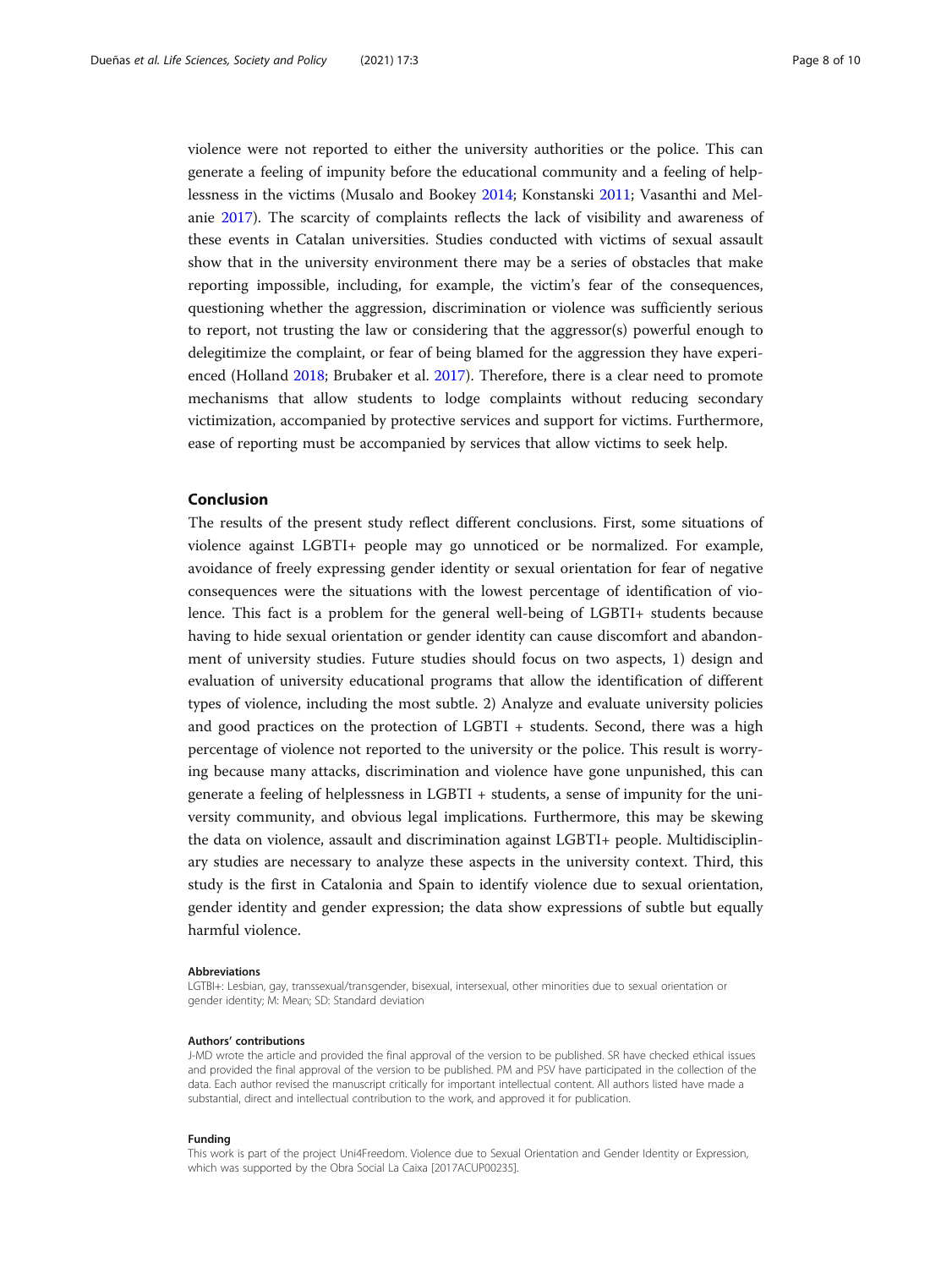#### <span id="page-8-0"></span>Availability of data and materials

Our data is not available for ethical reasons. This study is part of the "Uni4freedom" project, which has been approved by two ethics committees (the University of Lleida and the University of Girona), the ethics committees recommended that the data should not be public and should be kept by the principal researcher of the project in a specific virtual space.

# Competing interests

The authors declare no competing interests.

### Author details

<sup>1</sup>Department of Psychology, Rovira i Virgili University, Tarragona, Spain. <sup>2</sup>Department of Sociology, University of Barcelona, Barcelona, Spain. <sup>3</sup>Department of Pedagogy, University of Girona, Girona, Spain. <sup>4</sup>Department of Geography and Sociology, University of Lleida, Lleida, Spain.

Received: 1 December 2020 Accepted: 12 February 2021 Published online: 22 February 2021

# References

Bandura, Albert. 1977. Social learning theory. New Jersey: Prentice-Hall.

- Brubaker, Sarah Jane, Brittany Keegan, Xavier L. Guadalupe-Diaz, and Bre'Auna Beasley. 2017. Measuring and reporting campus sexual assault: Privilege and exclusion in what we know and what we do. Sociology Compass 11 (12): e12543. <https://doi.org/10.1111/soc4.12543>.
- Chin, Marshall H., Fanny Y. Lopez, Aviva G. Nathan, and Scott C. Cook. 2016. Improving shared decision making with LGBT racial and ethnic minority patients. Journal of General Internal Medicine 31 (6): 591–593. [https://doi.org/10.1007/s11606-01](https://doi.org/10.1007/s11606-016-3607-4) [6-3607-4](https://doi.org/10.1007/s11606-016-3607-4).

Clarke, Victoria. 2016. Wearing a gay slogan T-shirt in the higher education classroom: A cautionary tale. Feminism and Psychology 26 (1): 3–10. <https://doi.org/10.1177/0959353515613812>.

- Copp, Hilary L., and William J. Koehler. 2017. Peer attitudes toward LGBT-Identified University students as mediated by demographic factors. Journal of Gay and Lesbian Mental Health 21 (4): 277–291. [https://doi.org/10.1080/19359705.201](https://doi.org/10.1080/19359705.2017.1320697) [7.1320697](https://doi.org/10.1080/19359705.2017.1320697).
- Costa, Angelo Brandelli, Rodrigo Oliva Peroni, Eric Seger de Camargo, Andrew Pasley, and Henrique Caetano Nardi. 2015. Prejudice toward gender and sexual diversity in a Brazilian Public University: Prevalence, awareness, and the effects of education. Sexuality Research & Social Policy 12 (4): 261–272. [https://doi.org/10.1007/s13178-015-0191-z.](https://doi.org/10.1007/s13178-015-0191-z)
- Coulter, Robert W.S., and Susan R. Rankin. 2017. College sexual assault and campus climate for sexual- and gender-minority undergraduate students. Journal of Interpersonal Violence 088626051769687. [https://doi.org/10.1177/0886260517696870.](https://doi.org/10.1177/0886260517696870)
- Coulter, Robert W.S., and Susan R. Rankin. 2020. College sexual assault and campus climate for sexual- and gender-minority undergraduate students. Journal of Interpersonal Violence 35 (5–6): 1351–1366. [https://doi.org/10.1177/0886260517696870.](https://doi.org/10.1177/0886260517696870)
- Cyrus, Kali. 2017. Multiple minorities as multiply marginalized: Applying the minority stress theory to LGBTQ people of color. Journal of Gay and Lesbian Mental Health 21 (3): 194–202. [https://doi.org/10.1080/19359705.2017.1320739.](https://doi.org/10.1080/19359705.2017.1320739)
- Daniel, Wayne W., and Chad L. Cross. 2013. Biostatistics: A Foundation for Analysis in the Health Sciences. Biometrics. 10th Revis. Vol. 47. New York: Wiley.
- Davis, Dirk A., Giuliana J. Morales, Kathleen Ridgeway, Modesto Mendizabal, Michele Lanham, Robyn Dayton, Juana Cooke, Karin Santi, and Emily Evens. 2020. The health impacts of violence perpetrated by police, military and other public security forces on gay, bisexual and other men who have sex with men in El Salvador. Culture, Health and Sexuality 22 (2): 217–232. [https://doi.org/10.1080/13691058.2019.1582801.](https://doi.org/10.1080/13691058.2019.1582801)
- Duran, Antonio, and Z. Nicolazzo. 2017. Exploring the ways trans\* collegians navigate academic, romantic, and social relationships. Journal of College Student Development 58 (4): 526–544. [https://doi.org/10.1353/csd.2017.0041.](https://doi.org/10.1353/csd.2017.0041)
- Eccles, Jacquelynne S., and Robert W. Roeser. 2011. Schools as developmental contexts during adolescence. Journal of Research on Adolescence 21 (1): 225–241. [https://doi.org/10.1111/j.1532-7795.2010.00725.x.](https://doi.org/10.1111/j.1532-7795.2010.00725.x)
- Ellis, Sonja J. 2009. Diversity and inclusivity at university: A survey of the experiences of lesbian, gay, bisexual and trans (LGBT) students in the UK. Higher Education 57 (6): 723–739. [https://doi.org/10.1007/s10734-008-9172-y.](https://doi.org/10.1007/s10734-008-9172-y)
- Evans, Nancy J., and Ellen M. Broido. 2002. The experiences of lesbian and bisexual women in college residence halls. Journal of Lesbian Studies 6 (3–4): 29–42. [https://doi.org/10.1300/j155v06n03\\_04](https://doi.org/10.1300/j155v06n03_04).
- Garvey, Jason C., Jason L. Taylor, and Susan Rankin. 2015. An examination of campus climate for LGBTQ community college students. Community College Journal of Research and Practice 39 (6): 527–541. [https://doi.org/10.1080/10668926.2013.8613](https://doi.org/10.1080/10668926.2013.861374) [74](https://doi.org/10.1080/10668926.2013.861374).
- Gollub, Erica L., Jakevia Green, Lisa Richardson, Ilyssa Kaplan, and Denese Shervington. 2019. "Indirect violence exposure and mental health symptoms among an urban public-school population: Prevalence and correlates." edited by Soraya Seedat. PLoS One 14 (11): e0224499. <https://doi.org/10.1371/journal.pone.0224499>.
- Goodrich, Kristopher M. 2012. Lived experiences of college-age transsexual individuals. Journal of College Counseling 15 (3): 215–232. [https://doi.org/10.1002/j.2161-1882.2012.00017.x.](https://doi.org/10.1002/j.2161-1882.2012.00017.x)
- Holland, Kathryn J. 2018. Sexual assault response Systems in an Evolving Legal Landscape: Implications for reporting and help-seeking. Dissertation Abstracts International Section A: Humanities and Social Sciences 79 (4-A(E)) No-Specified. [http://](http://deepblue.lib.umich.edu/handle/2027.42/138486) [deepblue.lib.umich.edu/handle/2027.42/138486.](http://deepblue.lib.umich.edu/handle/2027.42/138486)
- Hong, Jun Sung, Michael R. Woodford, Larry D. Long, and Kristen A. Renn. 2016. Ecological covariates of subtle and blatant heterosexist discrimination among LGBQ college students. Journal of Youth and Adolescence 45 (1): 117–131. [https://doi.](https://doi.org/10.1007/s10964-015-0362-5) [org/10.1007/s10964-015-0362-5](https://doi.org/10.1007/s10964-015-0362-5).
- Kheswa, J.G. 2016. Exploring the impact of discrimination on the psychological well-being of lesbian students at south African University campus. Rupkatha Journal on Interdisciplinary Studies in Humanities 8 (2): 147–155. [https://doi.org/10.21](https://doi.org/10.21659/rupkatha.v8n2.17) [659/rupkatha.v8n2.17](https://doi.org/10.21659/rupkatha.v8n2.17).